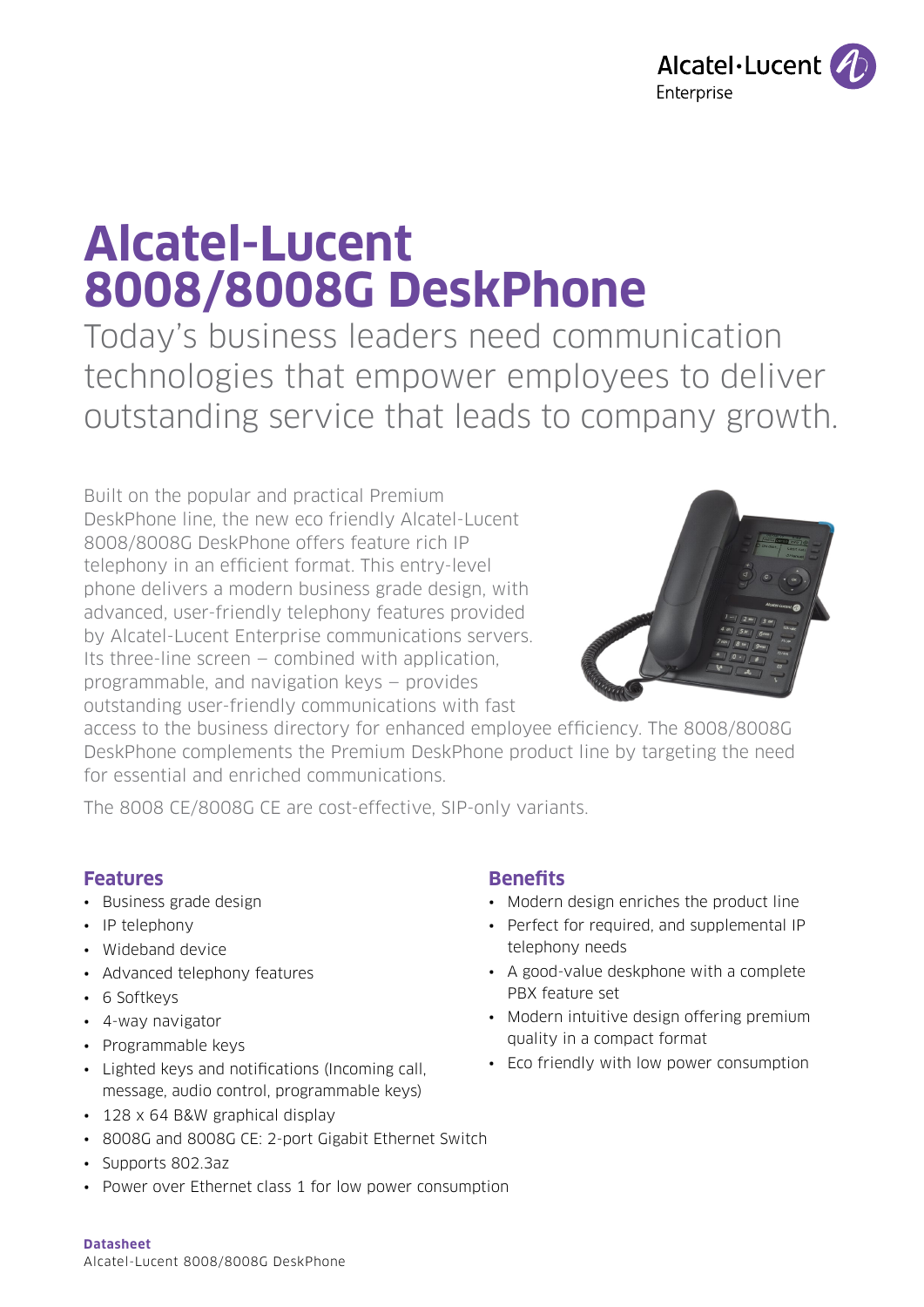# **Technical specifications**

# **Physical characteristics**

- Height: 195 mm (7.68 in)
- Width: 150 mm (5.91 in)
- Depth: 34.8 mm (1.37 in)
- Weight: 550 g (1.21 lbs) including handset and foot
- Color: Moon grey
- Fixed foot stand: 45°
- Wall-mountable

### **Display**

- Visible area: 2.2 inches, 128 (W) x 64 (H) pixels, graphical black/white LCD display
- Active area (WxH): 49.9 x 24.3 mm (1.96 x 0.96 in.)
- Backlight: supported for 8008G/8008G CE
- Contrast +/-

## **Keys**

- Volume control keys (+ and -)
- Hands-free on/off key
- Navigator: 4-way navigation
- OK, cancel keys
- Numeric to alpha keypad: To switch to alpha character and perform dial-by-name, for example
- F1, F2 (or hold/transfer) with LED
- Mute and Message keys
- Dial pad and call/redial/release key
- 6 Contextual keys around the screen

## **Audio characteristics**

- Wideband G722
- G711 (A-law and Mu-law), G.729AB
- VAD (Voice activity detection), Comfort noise generation (CNG)
- Group listening
- Acoustic echo cancellation
- Volume controls
- Mute control
- Hearing aid compatible (HAC)
- Wideband comfort handset

## **Business communications**

## **8008 and 8008G:**

- Multi-line
- Transfer
- Forward
- Hold
- 3 party local conference
- Do not disturb
- Local contact

**Datasheet** 

• Busy Lamp Field (BLF)

Alcatel-Lucent 8008/8008G DeskPhone

- 3 party call control (3PCC)
- Set lock
- Speed dial
- Auto answer
- Dial by name
- LDAP client
- Voice mail, MWI
- Anonymous call
- Distinctive internal/external ringing

#### **8008CE and 8008G CE:**

- 2 SIP accounts
- Transfer
- Forward
- Hold
- 3 party local conference
- Do not disturb
- Local contact (1000 entries)
- Set lock
- Speed dial
- Auto answer
- Dial by name
- LDAP client
- Voice mail, MWI
- Open VPN
- Web-based management

## **Power**

- Power over Ethernet (IEEE 802.3af)
- Class 1 support (<3.84W)
- Power supply: Optional accessory

## **Network and provisioning**

- IP NOE and SIP v2 (RFC3261) • DHCP and static IP manual or dynamic host configuration protocol
- (DHCP) network setup • IEEE 802.1 AB/LLDP-MED client (automatic VLAN acquisition, PoE
- management, inventory information) • QoS support (IEEE 802.1p/Q tagging [VLAN], Layer-3 TOS, DSCP, and QoS tickets)

## **Connectivity**

- RJ -45 LAN:
	- ¬ 8008 and 8008 CE: 10/100M Ethernet
	- ¬ 8008G and 8008G CE: 10/100/1000 M Ethernet
- RJ -45 PC through port:
	- ¬ 8008 and 8008 CE: 10/100M Ethernet
	- ¬ 8008G and 8008G CE: 10/100/1000 M Ethernet
- RJ-9 connector for corded handset
- RJ-9 connector for headset

# **Security**

- Supports IPsec VPN
- SIP V2 for 8008 CE and 8008G CE: RFC 3550, 2833, 3261, 3263, 3264, 3265, 3515, 3892, 3960, 4566, 5359, 6086
- Authentication: Basic or digest, 802.1x
- Denial of service (DoS) attack protection: Flooding
- ARP spoofing protection
- Transport: TLS 1.2/1.0 and SRTP
- Shipped with (X509v3) certificate installed. Certificates for 802.1x EAP-TLS (either ALE or customer certificates)

## **Languages**

- 8008 and 8008G multi-language support (menu):
	- ¬ Arabic, Chinese (simplified) Chinese (traditional), Czech, Danish, Dutch, English (American), English (British), Estonian, Finnish, French, German, Greek, Hebrew, Hungarian, Italian, Japanese, Korean, Latvian, Lithuanian, Norwegian, Polish, Portuguese, Russian, Slovak, Slovenian, Spanish, Swedish, Taiwanese, Turkish
- 8008 CE and 8008G CE multi-language support (menu):
	- ¬ Arabic, Catalan, Chinese (simplified), Chinese (traditional), Croatian, Czech, Danish, Dutch, English, English Australia, English US/Canada, Estonian, Finnish, Flemish, French, French Canadian, French Swiss, German, German Austria, German Swiss, Greek, Hungarian, Italian Swiss, Japanese, Korean, Latvian, Lithuanian, Norwegian, Polish, Portuguese, Portuguese Brazil, Romanian, Russian, Serbian, Slovak, Slovenian, Spanish, Swedish, Taiwanese, Thai, Turkish, Valencian.

2

## **Regulatory Standards**

• EN 60950-1, IEC 60950-1,

NO. 60950-1-07

ANSI/UL 60950-1, CAN/CSA-C22.2

**Safety**